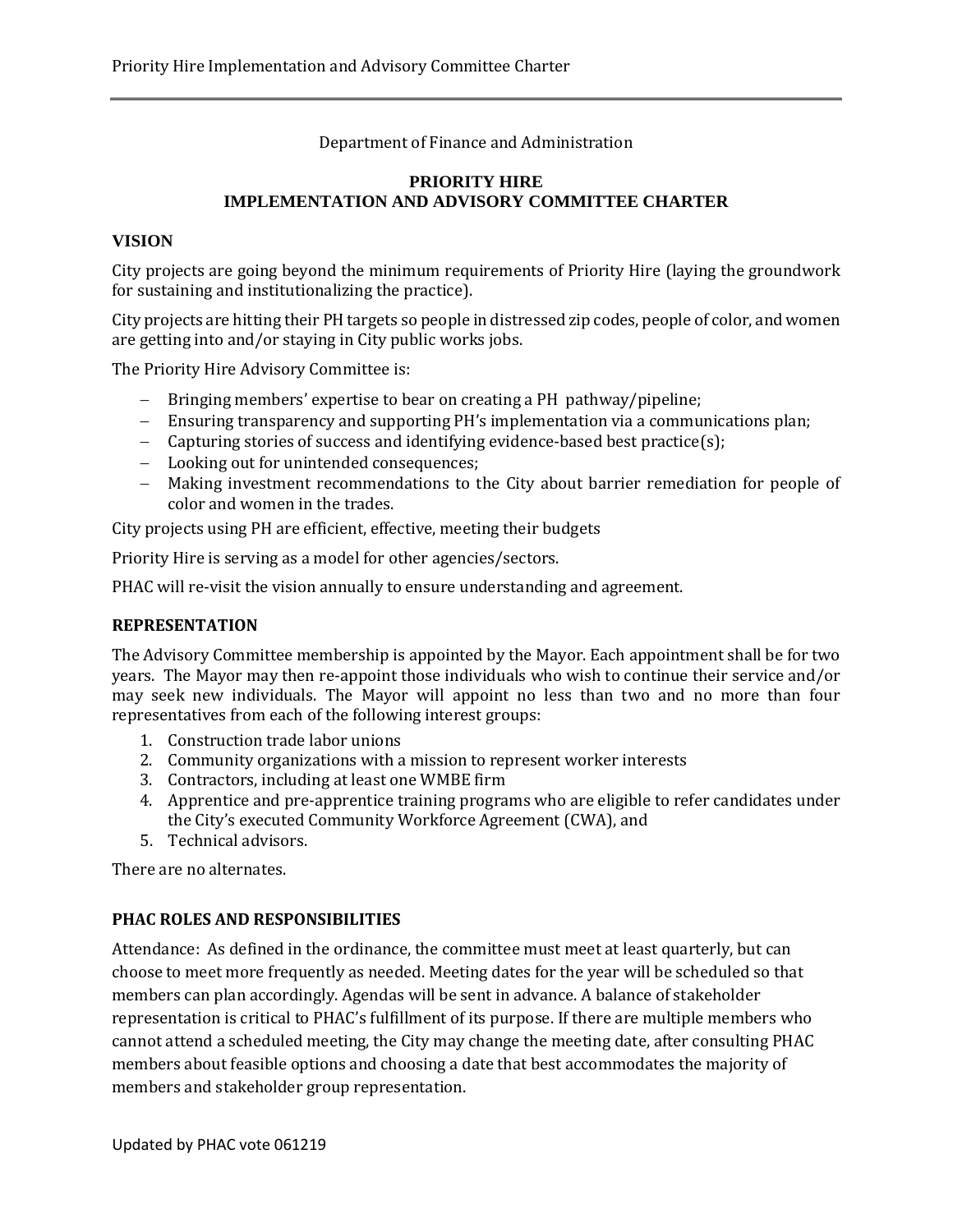Committee members are expected to attend all regularly scheduled meetings in-person. Members are expected to attend a minimum of 75% of meetings each year to maintain appointment. Absences are considered excused:

1) when a member notifies the PHAC liaison in advance of a PHAC meeting about an unavoidable/emergency conflict;

2) a meeting rescheduled by the City in which the date chosen accommodates a majority of members but not a specific member.

Members should notify the City's PHAC liaison at least a week in advance or with as much advance notice as possible and are asked to inform other PHAC members of the same stakeholder group if unable to attend a regularly scheduled meeting.

Arrive at each meeting prepared to discuss the issues on the agenda, including reviewing meeting summaries, technical information, and document drafts that are distributed in advance.

- 1. Fully participate in meetings and articulate views based on own experience and expertise as well as the views of their community of interests, such as the organization, or specific constituency they represent as a member of the Committee.
- 2. Present views of their constituencies on issues being discussed. Members must engage in respectful, constructive dialogue with other group members.
- 3. Strive to bridge gaps in understanding, seek creative resolution of differences, and commit to providing thoughtful input.
- 4. Stay in contact with relevant and interested stakeholders (both individuals and groups) to learn of current constituency concerns and/or provide constituents with updates on meeting work products and meeting discussions.

| <b>Advisory Committee Primary Responsibilities</b>                                                                                                            |                                                                                                                                                                                                                                                                                                                                                                                                                                                                                                                                                                                                                                                                     |                                                                                                                                                                                                                                                                                                         |
|---------------------------------------------------------------------------------------------------------------------------------------------------------------|---------------------------------------------------------------------------------------------------------------------------------------------------------------------------------------------------------------------------------------------------------------------------------------------------------------------------------------------------------------------------------------------------------------------------------------------------------------------------------------------------------------------------------------------------------------------------------------------------------------------------------------------------------------------|---------------------------------------------------------------------------------------------------------------------------------------------------------------------------------------------------------------------------------------------------------------------------------------------------------|
| <b>Review Priority</b><br>Hire<br>Progress Data                                                                                                               | Advise on Priority Hire<br>Implementation                                                                                                                                                                                                                                                                                                                                                                                                                                                                                                                                                                                                                           | Two-way<br>Communication                                                                                                                                                                                                                                                                                |
| Progress<br>Performance<br>Reports<br>including<br>pipeline<br>status data<br>and<br>information<br>Upcoming<br>projects<br>JAC updates<br>Program<br>updates | Provide process and/or policy recommendations -to<br>$\bullet$<br>address programmatic issues, gaps, needed<br>improvements<br>Provide process and/or policy recommendations -to<br>$\bullet$<br>address systemic issues, gaps, needed improvements<br>Promote equity in PHAC recommendations and<br>decisions<br>Advise on innovations in implementation<br>Advise the FAS Director on the process for hiring<br>priority workers through collaboration of contractors,<br>union dispatch & the City's Jobs Coordinator<br>Generate recommendations and findings for a written<br>annual report to the Director of FAS for submission to<br>Mayor and City Council | • Inform constituency<br>about ordinance,<br>implementation<br>status, & basis for<br><b>PHAC</b><br>recommendations<br>• Seek constituency's<br>view about how<br>Priority Hire is<br>working<br>Seek constituency<br>input on issues under<br>discussion by PHAC<br>Share relevant<br>upcoming events |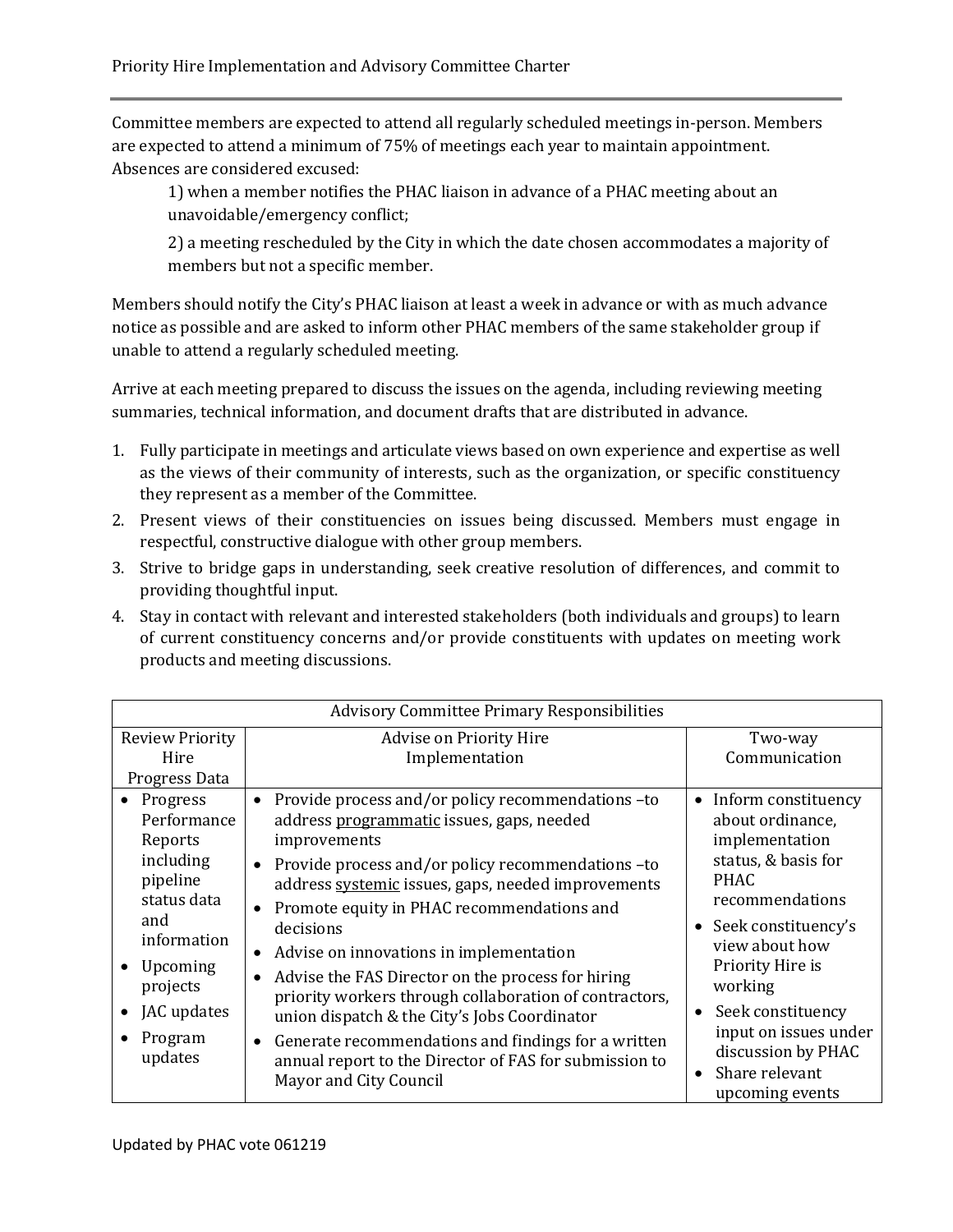# **ADVISORY COMMITTEE OPERATIONS**

### Ground Rules

*To effectively accomplish its mandate, all members agree to:* 

- Allow all voices and diverse views to be heard
- Hold the interest of the whole act as a team by:
	- o Reflect first before speaking, speak and act respectfully and recognize when others act respectfully
	- o Share what she/he is thinking, feeling, knows and help each other to understand fully
	- o Clarify her/his expectations, assumptions and interests (own and other's)
	- o Explore interests, issues and differences for understanding
	- o Stay open to other views and remain flexible and reserve judgement
	- o Call for a pause, take intentional breaks, caucus when needed anyone can request
	- o Not rush to decide and check for agreement
- Refer back to the PHAC mission to identify common ground
- Consider unintended impacts/risks before making a decision

#### **Meetings**

- 1. FAS will convene the committee and provide the committee program performance reports. The Committee may determine a need for sub-committee(s) and include City staffing when available.
- 2. Participation in discussions will be restricted to the members seated at the table, except when an open-floor is specifically itemized into the agenda.

### Committee Decision Making

PHAC chooses to work toward consensus by using a process that explores all views, concerns and interests, and generates alternate proposals in order to find common ground. PHAC agrees to:

- 1. Engage in sharing information/be explicit with each other
- 2. Use thumb voting and discussion to find common ground
	- a) Conduct open voting with *thumbs up*/approval, *thumb sideways*/acceptable or acceptable with questions or reservations, or *thumbs down*/not acceptable.
	- b) Explore thumbs sideway or down and ask for proposals to bring nays to "can live with it".
	- c) After discussing dissenting opinions, alternate proposals may be generated from the group to see if full agreement can be reached through subsequent voting
	- d) Vote on proposals to check for full consensus and proceed with understanding of all positions even if not in full agreement (exception of one).

## 3. Identify all positions even if not in full agreement Since there is value in the City hearing dissenting opinions, if a final decision from the PHAC does not reach full consensus after using the process above, the minority opinion(s) will be stated.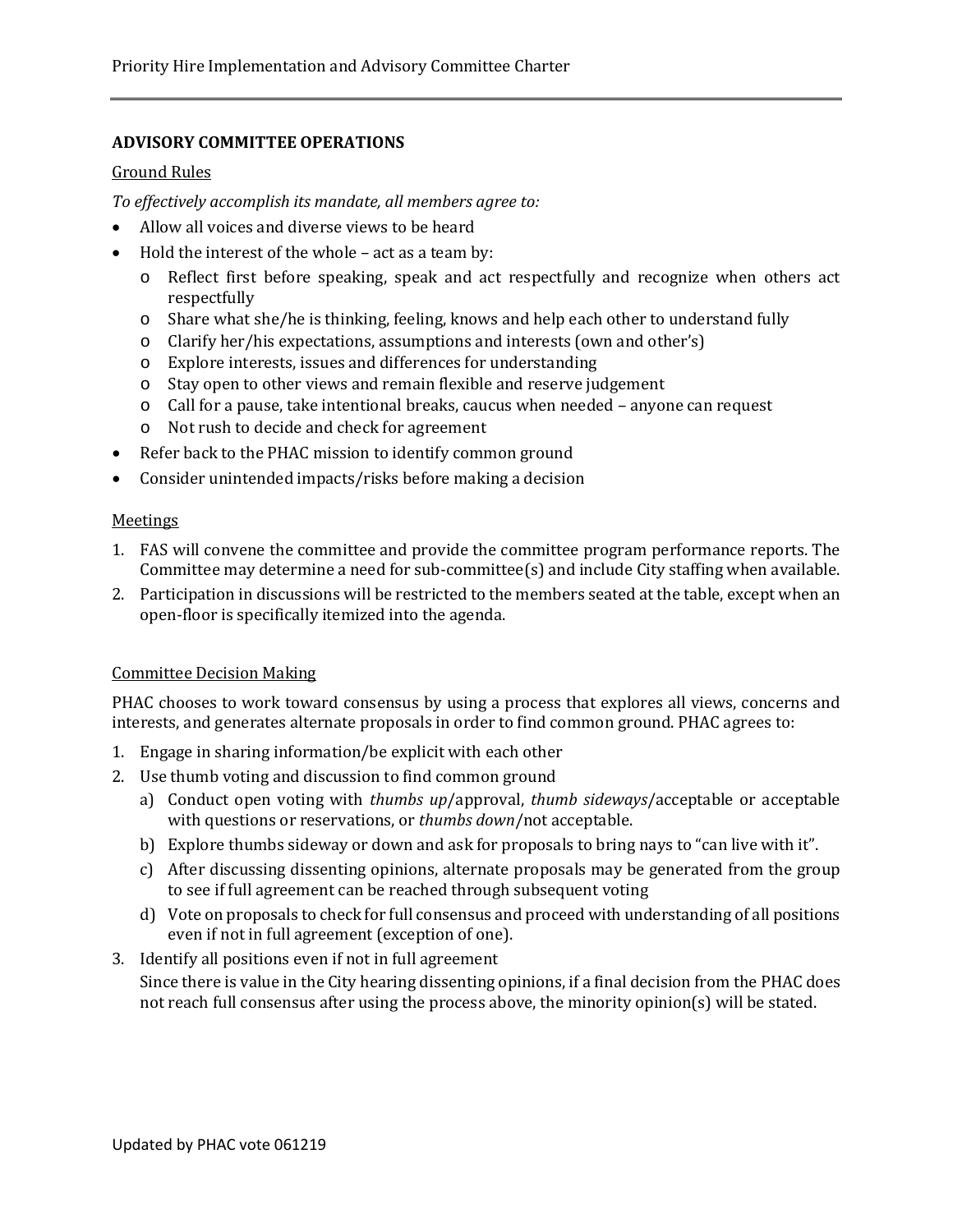## Meeting Facilitation

FAS will provide meeting facilitation. In close coordination with the project team, the facilitator will:

- 1. Formulate the agenda for all meetings and facilitate Committee meetings.
- 2. Keep the discussion highly focused on track with the agenda and close off digressions.
- 3. Grant the speaking authority to the members, such that only one person will speak at a time and no one will interrupt another.
- 4. Prohibit any personal attacks or statements that give the appearance or tone of blaming others for specific actions or outcomes.
- 5. Identify and synthesize points of agreement and disagreement and communicate these in the form of written meeting summaries (see below for further detail).
- 6. Coordinate any necessary fact-finding required.
- 7. Coordinate the preparation of single-text drafts of key documents between meetings to serve as a basis for deliberations.
- 8. Ensure compliance with all ground rules.
- 9. Serve as a confidential communication channel for members and observers who wish to express views but do not feel comfortable addressing the full group.
- 10. Advocate for a fair, effective, and credible process, but remain utterly nonpartisan with respect to the outcome of the deliberations.

# **RESPONSIBILITIES OF CITY PURCHASING AND CONTRACTING SERVICES**

- 1. FAS Labor Equity staff will participate in the meetings, support the Committee and attend meetings, develop the agenda, facilitating discussions, meeting facilitation as needed and administrative support, including documenting deliberations and presenting information.
- 2. Labor Equity staff will provide information to the Committee including alignment with Race and Social Justice equity plans, data, progress reports, and related work plans.
- 3. Provide Advisory Committee with meeting schedule and location at least two weeks prior to each meeting, unless an emergent need arises;
- 4. Provide direction, purpose, and attend meetings;
- 5. Prepare meeting agendas and materials to support the Advisory Committee's work through the agenda;
- 6. Labor Equity staff will prepare a summary of each meeting, to include key discussion items, areas of agreement or disagreement without attribution. Labor Equity staff will send a draft to members after each meeting. Approval of the summary will occur at the following meeting, after Labor Equity staff note any additions, corrections, or clarifications. If substantial changes are made, a revised version will be issued. The summary will include a list of those in attendance.
- 7. Meeting summaries will be made available for public review upon final approval by FAS and the Advisory Committee.